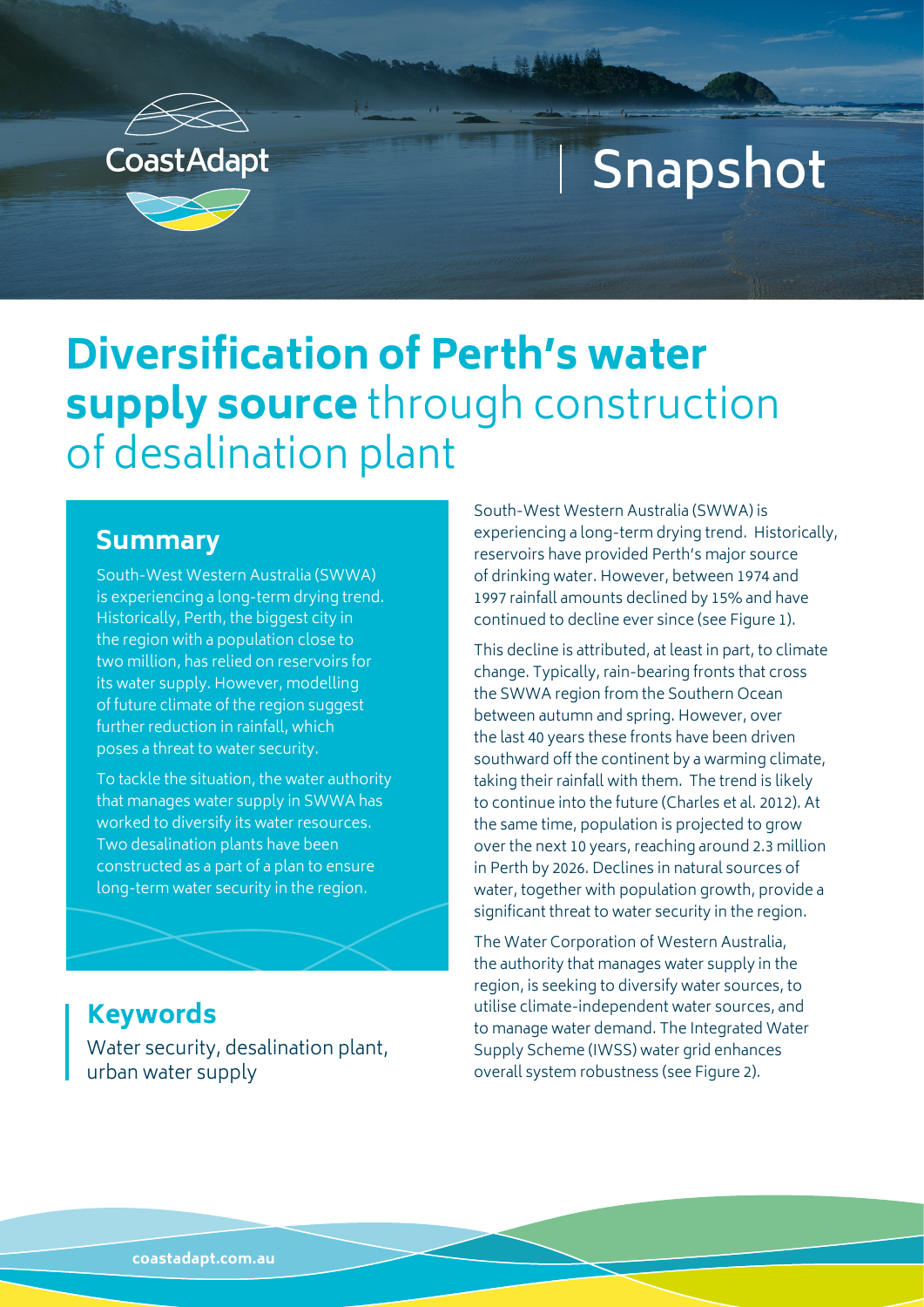Two desalination plants have been built, and together these supply close to 50% of Perth's water needs. Other sources, either in use or under investigation, include water recycling, stormwater reuse and deep groundwater. The Water Corporation has produced 10-year and 50-year water plans.

Table 1 shows the diversification of water sources since 2005-6. This diversification comes at a cost: desalinated water is delivered at approximately \$2.20/kL, compared to 20c/kL for water from surface reservoirs. Nevertheless desalination has helped the Water Corporation to build longterm water security for Perth. Possibly a greater challenge lies in ensuring robust and secure water supply to regional towns in SWWA.

Table 1: Sources of water supply in the Perth region.

| $2005 - 6$                     | $2014 - 15$                 |
|--------------------------------|-----------------------------|
| 50% from surface<br>reservoirs | 17% surface<br>water        |
| 50% from groundwater           | 42% groundwater             |
|                                | 41% desalinated<br>seawater |



8th November 2012

Figure 1: Total annual water inflow to Perth dams between 1911 and 2011. Source: © Water Corporation of Western Australia 2012.